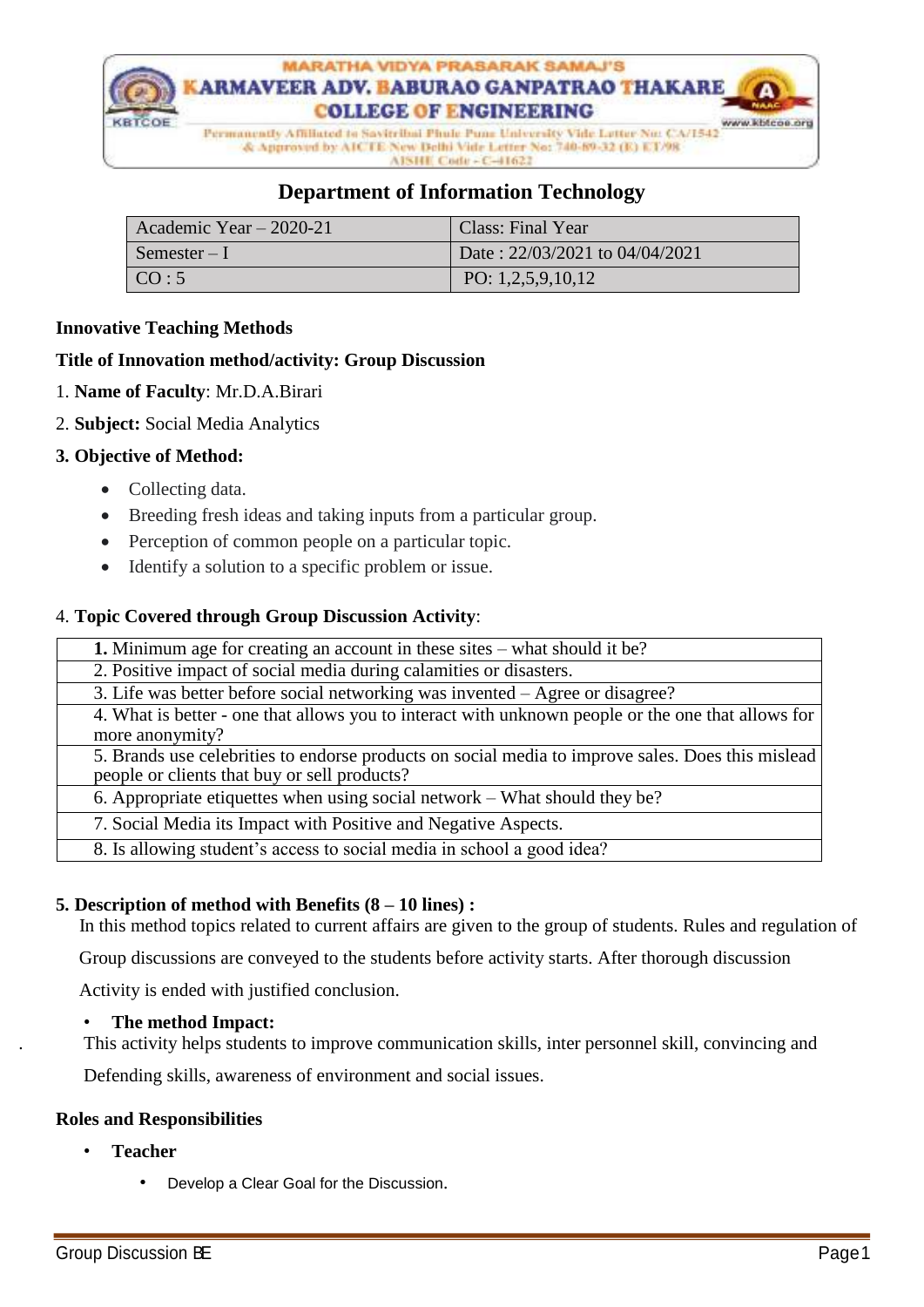- Problematize the Topic
- Select a Discussion Format
- Choose a Method to Assign Students to Groups
- Prepare assessment methodology.
- **Student**
	- Go through all the provided topic of group discussion.
	- Once topic assigned understand and gain expertise on topic through collaboration.
	- Actively participate in group and contribute by means of discussion.
	- Share the expertise at a time of group discussion.
- **Group**
	- Develop the guidelines to establish group.(i.e. Decide the roll of all participants)
	- Every group should gain the expertise on particular topic.
	- Appropriate references should be given.
	- Grammatical mistake should be checked.
	- Develop the guidelines with which every group member can share the topic they learn.

### **6. Assessment Tools & Rubrics:**

- **Level of Engagement**
	- Individual performance would be checked through the Group Discussion
- **Preparedness**
	- Good knowledge, Good presence of mind should be checked.
- **Attitude**
	- Positive Attitude & Patience Listening.

#### **Rubrics for Assessment of Group Discussion**

| Sr.<br>N <sub>0</sub> | Name of<br><b>Method</b>   | <b>Evaluation</b><br>Criteria | <b>SC</b> | Excellent $(100\%)$                                                                             | Satisfactory (60%)                                                                                     | Poor $(20\%)$                                                                                                                                      |
|-----------------------|----------------------------|-------------------------------|-----------|-------------------------------------------------------------------------------------------------|--------------------------------------------------------------------------------------------------------|----------------------------------------------------------------------------------------------------------------------------------------------------|
|                       |                            | Level of<br>Engagement        | 10        | Active<br>participation<br>Good defending $&$<br>convincing skill<br>Effective<br>summarization | Active<br>participation<br>Moderate<br>defending $&$<br>convincing skill<br>Effective<br>summarization | Passive<br>$\bullet$<br>participatio<br>n<br><b>Moderate</b><br>defending &<br>convincing skill<br><b>Effective</b><br>summarizatio<br>$\mathbf n$ |
| 01                    | Group<br><b>Discussion</b> | Preparedness                  | 10        | Good knowledge<br>Accrately<br>expressed<br>Good presence of<br>mind                            | Adequate<br>knowledge<br>Partially<br>expressed<br>Presence of mind                                    | Inadequat<br>٠<br>e<br>knowledg<br>e<br><b>Inaccuratel</b><br>$\bullet$<br>y expressed<br>Presence of mind                                         |
|                       |                            | Attitude                      | 05        | Positive attitude                                                                               | Positive attitude<br>$\bullet$                                                                         | Positive attitude                                                                                                                                  |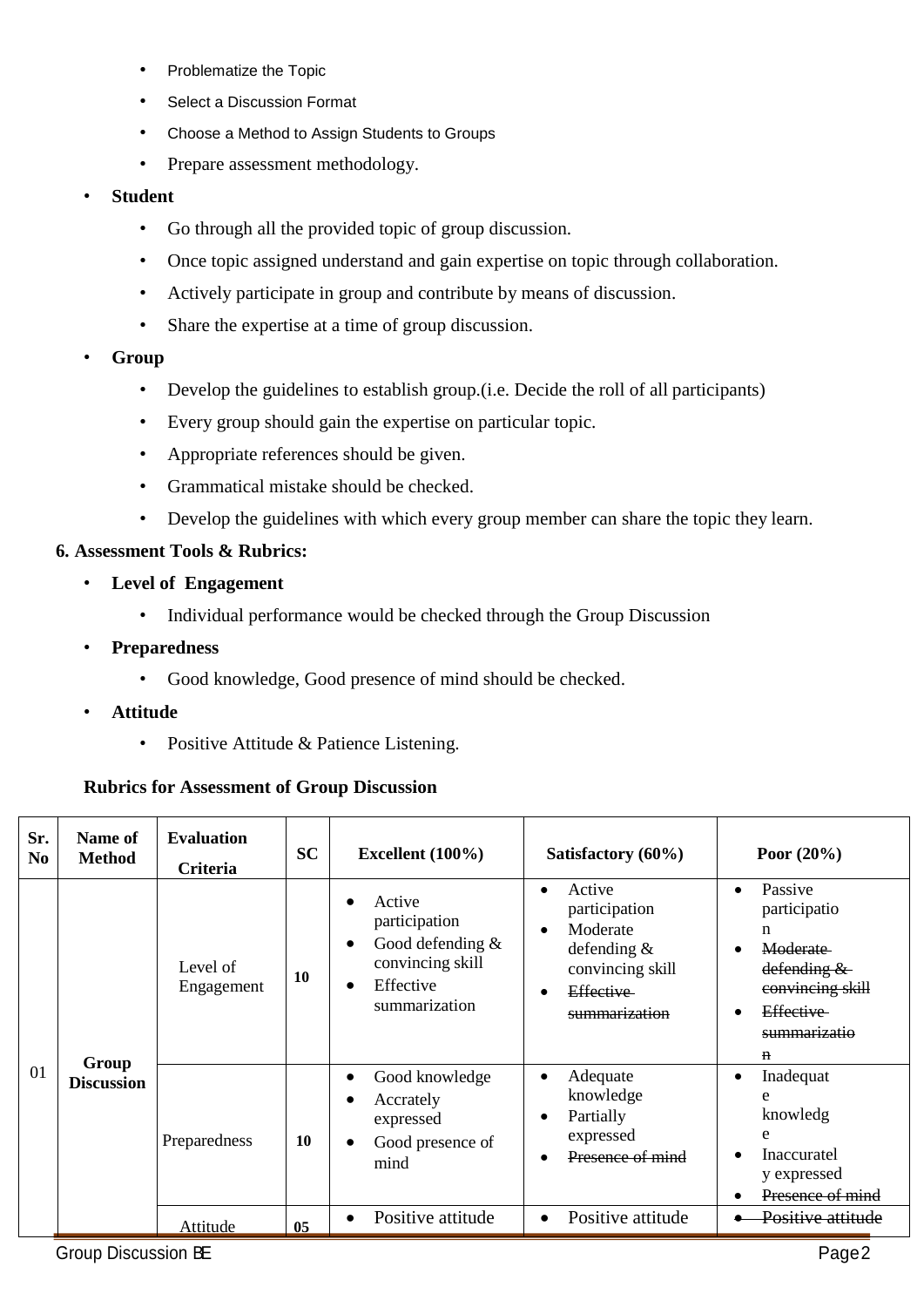| $\sim$ |  |  |  |      |  |
|--------|--|--|--|------|--|
|        |  |  |  | -- - |  |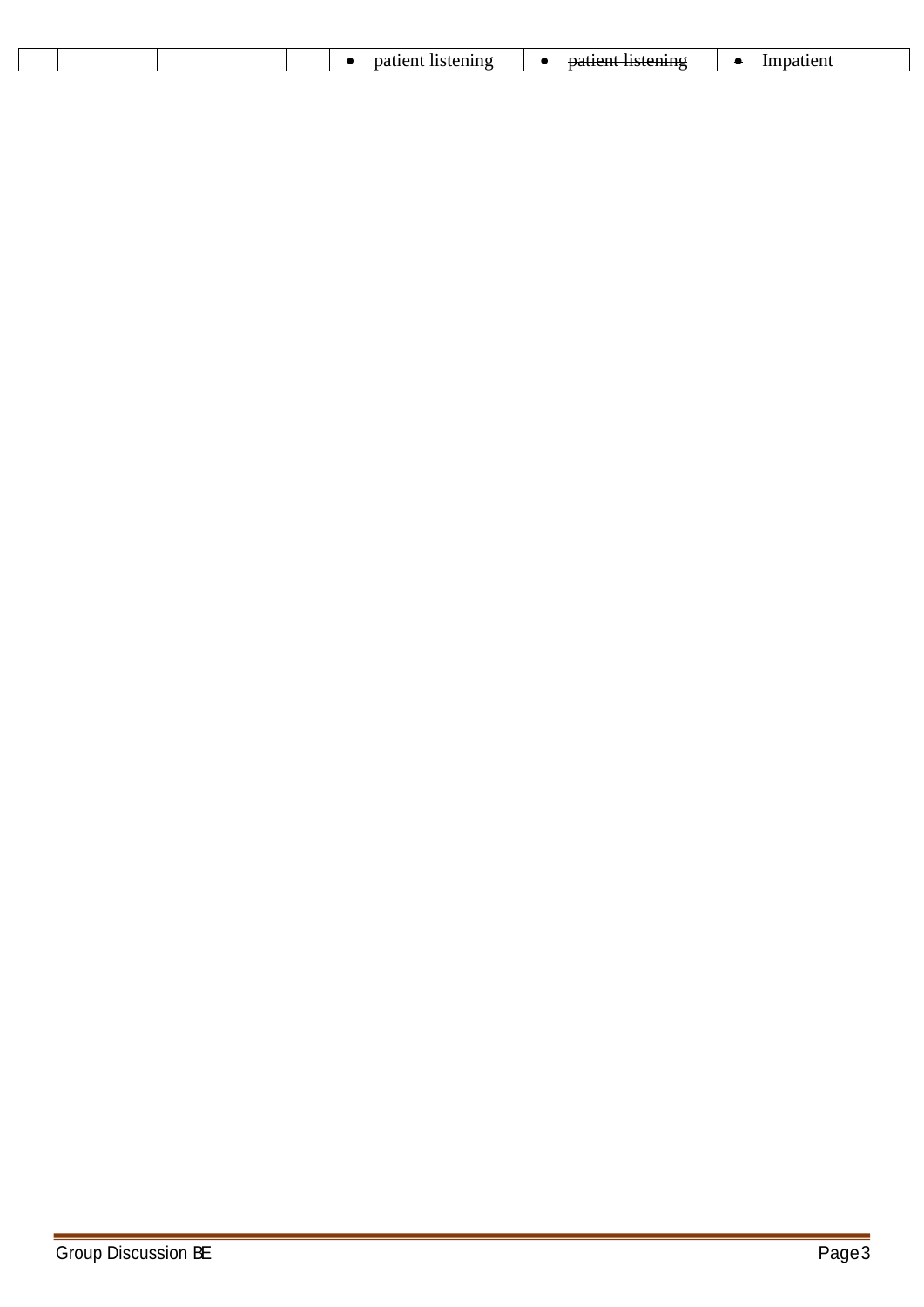|                |                                                                   |    |                                     | <b>Level of Engagement (10 Marks)</b>                                                                                                                                                                                                                                                          | <b>Preparedness (10 Marks)</b>                                                                                                                                                                                                                                                                                                   | <b>Attitude (5</b><br>Marks)                                                                                                                                                                                                                                                                                |                              |
|----------------|-------------------------------------------------------------------|----|-------------------------------------|------------------------------------------------------------------------------------------------------------------------------------------------------------------------------------------------------------------------------------------------------------------------------------------------|----------------------------------------------------------------------------------------------------------------------------------------------------------------------------------------------------------------------------------------------------------------------------------------------------------------------------------|-------------------------------------------------------------------------------------------------------------------------------------------------------------------------------------------------------------------------------------------------------------------------------------------------------------|------------------------------|
| Sr. No.        | Group<br><b>Roll No</b><br>Name of the students<br>N <sub>o</sub> |    |                                     | 1) 7-10 :Good content, Proper<br><b>Engagement, Body Language, Good</b><br>Content Deliver of Topic 2) 3-7<br>: Adequate Delivery of Content,<br><b>Adequate Engagement</b> ,<br>3) 1-3 : Inadequate content of Delivery,<br><b>Improper Co-ordination.</b><br>1-2 Low, 2-3 Moderate, 3-5 High | 1) 7-10: Well Prepared Topic,<br><b>Proper Body Language,</b><br>Discussion based on topic.<br>Proper Co-ordination.<br>2) 3-7 : Adequately Prepared<br>topic content, Adequate<br>Discussion on Topic 3) 1-3<br>:Inadequate content of Topic,<br>Not Proper co-ordination,<br>Improper discussion,<br>1-3 Low, 3-7 Moderate, 7- | $1)$ 3-<br>5:Appropriate<br><b>Answers to</b><br>Questions,<br><b>Good Attitude</b><br>towards given<br>topic<br>2)<br>$2-3:$ Adequate<br><b>Attitude</b><br>towards given<br>topic<br>$3) 1-2:$<br>Inappropriate<br>Answer &<br><b>Attitude is</b><br><b>Inproper</b><br>$1-2$ Low, $2-3$<br>Moderate, 3-5 | <b>Total</b><br><b>Marks</b> |
|                |                                                                   |    |                                     |                                                                                                                                                                                                                                                                                                | 10 High                                                                                                                                                                                                                                                                                                                          | High                                                                                                                                                                                                                                                                                                        |                              |
| $\mathbf{1}$   |                                                                   | 36 | KHAIRNAR ROHIT SHANKAR              | 8                                                                                                                                                                                                                                                                                              | 8                                                                                                                                                                                                                                                                                                                                | 3 <sup>1</sup>                                                                                                                                                                                                                                                                                              | 19                           |
| $\overline{2}$ |                                                                   | 46 | PATIL JASWANTSING                   | 8                                                                                                                                                                                                                                                                                              | 8                                                                                                                                                                                                                                                                                                                                | $\overline{\mathbf{4}}$                                                                                                                                                                                                                                                                                     | 20                           |
|                | $\mathbf{1}$                                                      |    | <b>VIJAYSING</b>                    |                                                                                                                                                                                                                                                                                                |                                                                                                                                                                                                                                                                                                                                  |                                                                                                                                                                                                                                                                                                             |                              |
| 3              |                                                                   | 53 | RAHANE NIKHIL VITTHAL               | $\overline{7}$                                                                                                                                                                                                                                                                                 | 8                                                                                                                                                                                                                                                                                                                                | 3 <sup>1</sup>                                                                                                                                                                                                                                                                                              | 18                           |
| $\overline{4}$ |                                                                   | 39 | LANGHE ATHARVA<br><b>RAJENDRA</b>   | $\bf{8}$                                                                                                                                                                                                                                                                                       | $\boldsymbol{9}$                                                                                                                                                                                                                                                                                                                 | $\overline{\mathbf{4}}$                                                                                                                                                                                                                                                                                     | 21                           |
| 5              |                                                                   | 12 | DEORE AKASH SANJAY                  |                                                                                                                                                                                                                                                                                                | <b>ABSENT</b>                                                                                                                                                                                                                                                                                                                    |                                                                                                                                                                                                                                                                                                             |                              |
| 6              |                                                                   | 11 | DAWALKAR RISHIKESH<br><b>ARVIND</b> | $\boldsymbol{9}$                                                                                                                                                                                                                                                                               | 8                                                                                                                                                                                                                                                                                                                                | $\overline{\mathbf{4}}$                                                                                                                                                                                                                                                                                     | 21                           |
| $\tau$         | $\overline{2}$                                                    | 5  | <b>BHAMARE VEDANT VIJAY</b>         | 9                                                                                                                                                                                                                                                                                              | 8                                                                                                                                                                                                                                                                                                                                | $\overline{\mathbf{4}}$                                                                                                                                                                                                                                                                                     | 21                           |
| 8              |                                                                   | 20 | <b>GHODKE CHINMAY DEEPAK</b>        | $\boldsymbol{9}$                                                                                                                                                                                                                                                                               | $\boldsymbol{9}$                                                                                                                                                                                                                                                                                                                 | $\overline{\mathbf{4}}$                                                                                                                                                                                                                                                                                     | 22                           |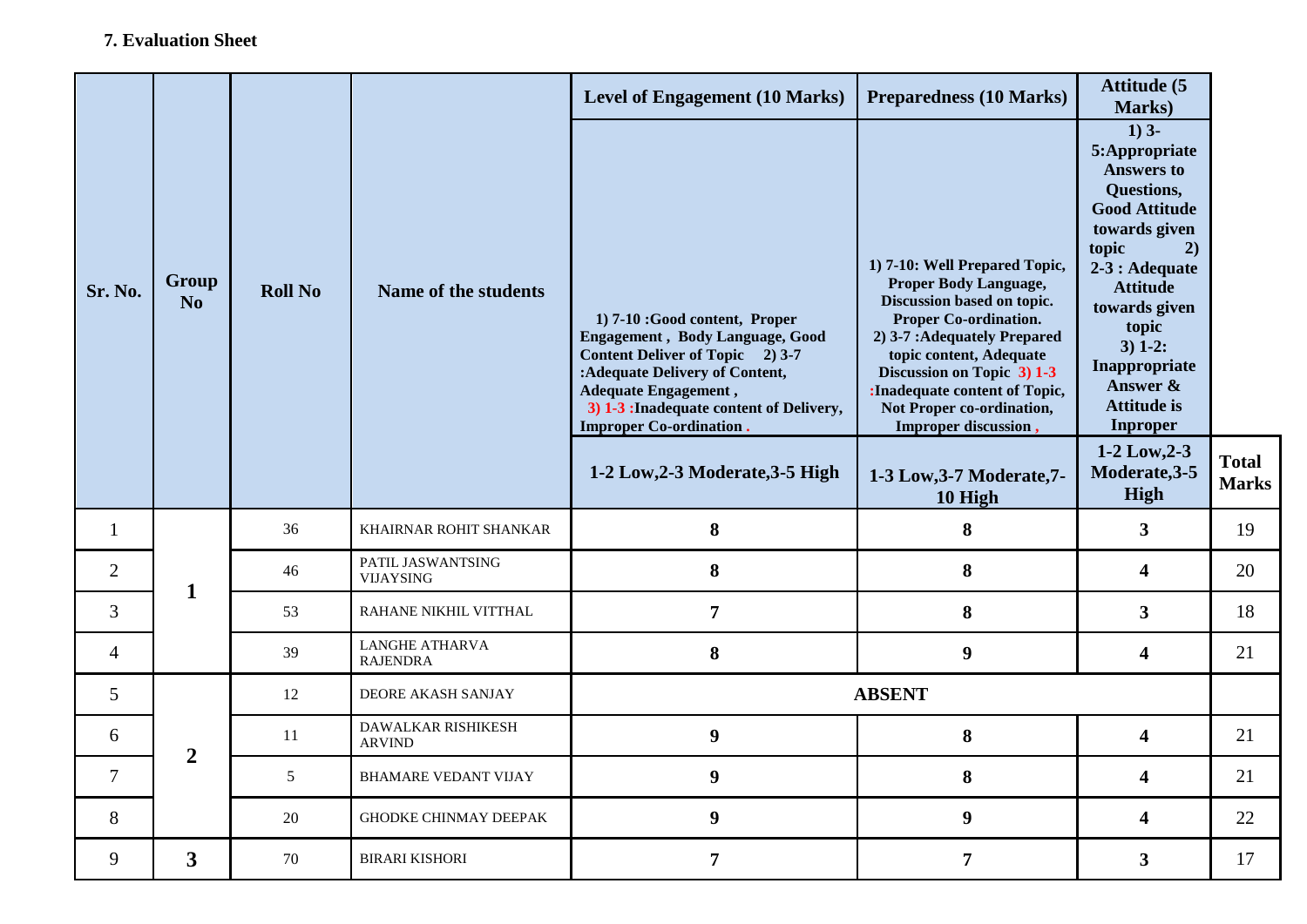| 10 |                         | 76             | PAWATEKAR POOJA                           | $\overline{7}$   | 6                | $\mathbf{3}$            | 16 |
|----|-------------------------|----------------|-------------------------------------------|------------------|------------------|-------------------------|----|
| 11 |                         | 80             | <b>DEVIKA TATAR</b>                       | $\overline{7}$   | 8                | 3 <sup>1</sup>          | 18 |
| 12 |                         | 38             | Tejal Kuwar                               | 8                | $\overline{7}$   | 3 <sup>1</sup>          | 18 |
| 13 |                         | 41             | MAKNOR KANCHAN N.                         | 9                | 8                | $\overline{\mathbf{4}}$ | 21 |
| 14 |                         | 33             | KARPE ANUJA MUKUND                        | $\boldsymbol{9}$ | 8                | $\boldsymbol{4}$        | 21 |
| 15 | $\overline{\mathbf{4}}$ | 68             | VYAS BHUMIKA RAJNISH                      | $\boldsymbol{9}$ | $\boldsymbol{9}$ | $\boldsymbol{4}$        | 22 |
| 16 |                         | 71             | WAVDHANE UTKARSHA D.                      | 8                | 8                | 3 <sup>1</sup>          | 19 |
| 17 |                         | 54             | SANAP MADHURI SHANKAR                     | 8                | $\overline{7}$   | $\mathbf{3}$            | 18 |
| 18 |                         | 75             | ROHINI MORE                               | 8                | $\overline{7}$   | 3 <sup>1</sup>          | 18 |
| 19 | 5                       | 6              | <b>BHAMRE DIVYA JAYANT</b>                | $\overline{7}$   | $\overline{7}$   | 3 <sup>1</sup>          | 17 |
| 20 |                         | 51             | PINGLE PRANJAL ANIL                       | $\overline{7}$   | $\overline{7}$   | 3 <sup>1</sup>          | 17 |
| 21 |                         | 59             | SHINDORE SALIL DARSHAN                    | 8                | 8                | $\overline{\mathbf{4}}$ | 20 |
| 22 |                         | 29             | KAKAD SAURABH CHANGDEO                    | 8                | 8                | $\boldsymbol{4}$        | 20 |
| 23 | 6                       | 72             | ZAMBARE AMAN<br>PRABHAKAR                 | $\overline{7}$   | $\overline{7}$   | 3 <sup>1</sup>          | 17 |
| 24 |                         | 69             | WAGH CHANDAN PREM                         | 8                | $\overline{7}$   | $\mathbf{3}$            | 18 |
| 25 |                         | 22             | <b>GUJARATHI DEVESH</b><br><b>SANTOSH</b> | $\boldsymbol{9}$ | 8                | $\overline{\mathbf{4}}$ | 21 |
| 26 |                         | 66             | VIDHATE SANKET SOMNATH                    | $\boldsymbol{9}$ | $\boldsymbol{9}$ | 4                       | 22 |
| 27 | 7                       | $\overline{4}$ | BEJEKAR TUSHAR SAMPAT                     | 8                | 8                | $\overline{\mathbf{4}}$ | 20 |
| 28 |                         | 17             | <b>GAIKWAD HARSHAL DILIP</b>              | 6                | 5                | $\overline{2}$          | 13 |
| 29 | 8                       | 13             | DHAVALE RUPALI RAJESH                     | 8                | 8                | 3 <sup>1</sup>          | 19 |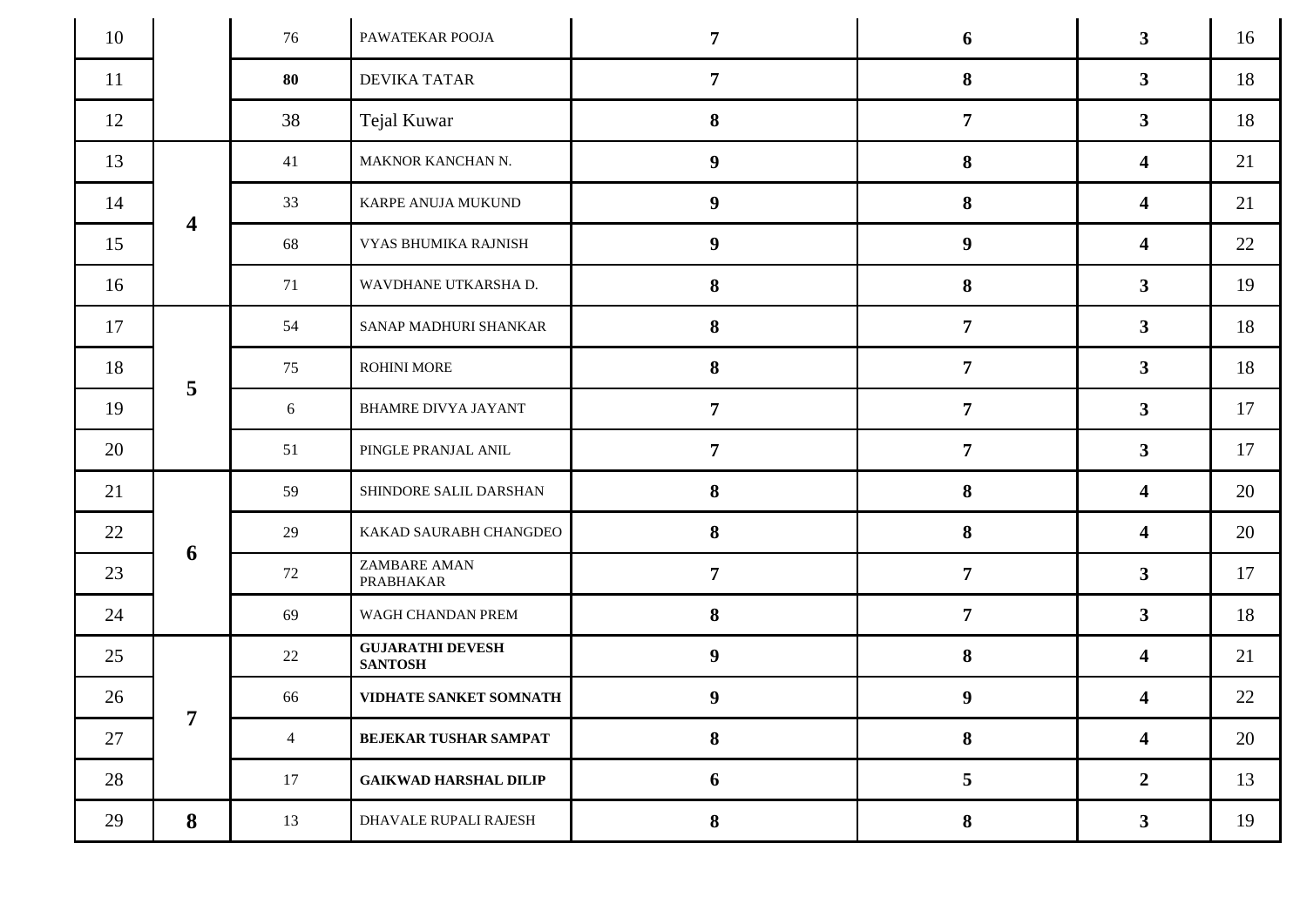| 30 |                  | 76 | PRERANA GANGURDE                         | 8                | $\overline{7}$   | $\mathbf{3}$            | 18 |
|----|------------------|----|------------------------------------------|------------------|------------------|-------------------------|----|
| 31 |                  | 21 | <b>GHULE PRANJAL PRATAP</b>              | $\boldsymbol{9}$ | $\boldsymbol{9}$ | $\boldsymbol{4}$        | 22 |
| 32 |                  | 2  | BAHALKAR GANESH SHARAD                   | $5\overline{)}$  | 5                | $\overline{2}$          | 12 |
| 33 |                  | 1  | ASWANI RENU GANGARAM                     | 9                | $\boldsymbol{9}$ | $\overline{\mathbf{4}}$ | 22 |
| 34 | $\boldsymbol{9}$ | 14 | <b>DHAWALE BHAKTI</b><br><b>RAJENDRA</b> | $\boldsymbol{9}$ | $\boldsymbol{9}$ | $\boldsymbol{4}$        | 22 |
| 35 |                  | 19 | GAWALE AKANKSHA D.                       | $\overline{7}$   | $\overline{7}$   | 3 <sup>1</sup>          | 17 |
| 36 |                  | 60 | SHIVADE ANKITA<br><b>KASHINATH</b>       | <b>ABSENT</b>    |                  |                         |    |
| 37 |                  | 70 | Renuka Wagh                              | $\bf{8}$         | 8                | $\mathbf{3}$            | 19 |
| 38 |                  | 15 | Pallavi Dhokane                          | 8                | 8                | 3 <sup>1</sup>          | 19 |
| 39 | <b>10</b>        | 65 | Simran Upasani                           | 9                | 8                | $\overline{\mathbf{4}}$ | 21 |
| 40 |                  | 50 | Revati Pekhale                           | 9                | 8                | $\overline{\mathbf{4}}$ | 21 |
| 41 |                  | 47 | PATIL PRAGATI SANJAY                     | 6                | 6                | $\overline{\mathbf{3}}$ | 15 |
| 42 | 11               | 55 | SAPKALE PRANALI VIJAY                    | 8                | $\overline{7}$   | 3 <sup>1</sup>          | 18 |
| 43 |                  | 24 | JADHAV DHANASHRI J.                      | 6                | 6                | $\overline{2}$          | 14 |
| 44 |                  | 43 | MORE VISHAKHA SANJAY                     | 8                | 8                | $\boldsymbol{4}$        | 20 |
| 45 |                  | 77 | <b>SONAWANE RAKESH</b>                   | $\overline{7}$   | 8                | 3 <sup>1</sup>          | 18 |
| 46 |                  | 78 | <b>SONAWANE SAMEER</b>                   | $\overline{7}$   | $\overline{7}$   | $\overline{\mathbf{3}}$ | 17 |
| 47 | 12               | 72 | <b>PAVANKUMAR GOTARNE</b>                | 6                | $\overline{7}$   | 3 <sup>1</sup>          | 16 |
| 48 |                  | 71 | <b>GAJJAR VIREN</b>                      | 8                | 8                | $\overline{\mathbf{4}}$ | 20 |
| 49 | 13               | 44 | NAHAR RIDDHI SUNIL                       | 8                | 8                | $\overline{\mathbf{4}}$ | 20 |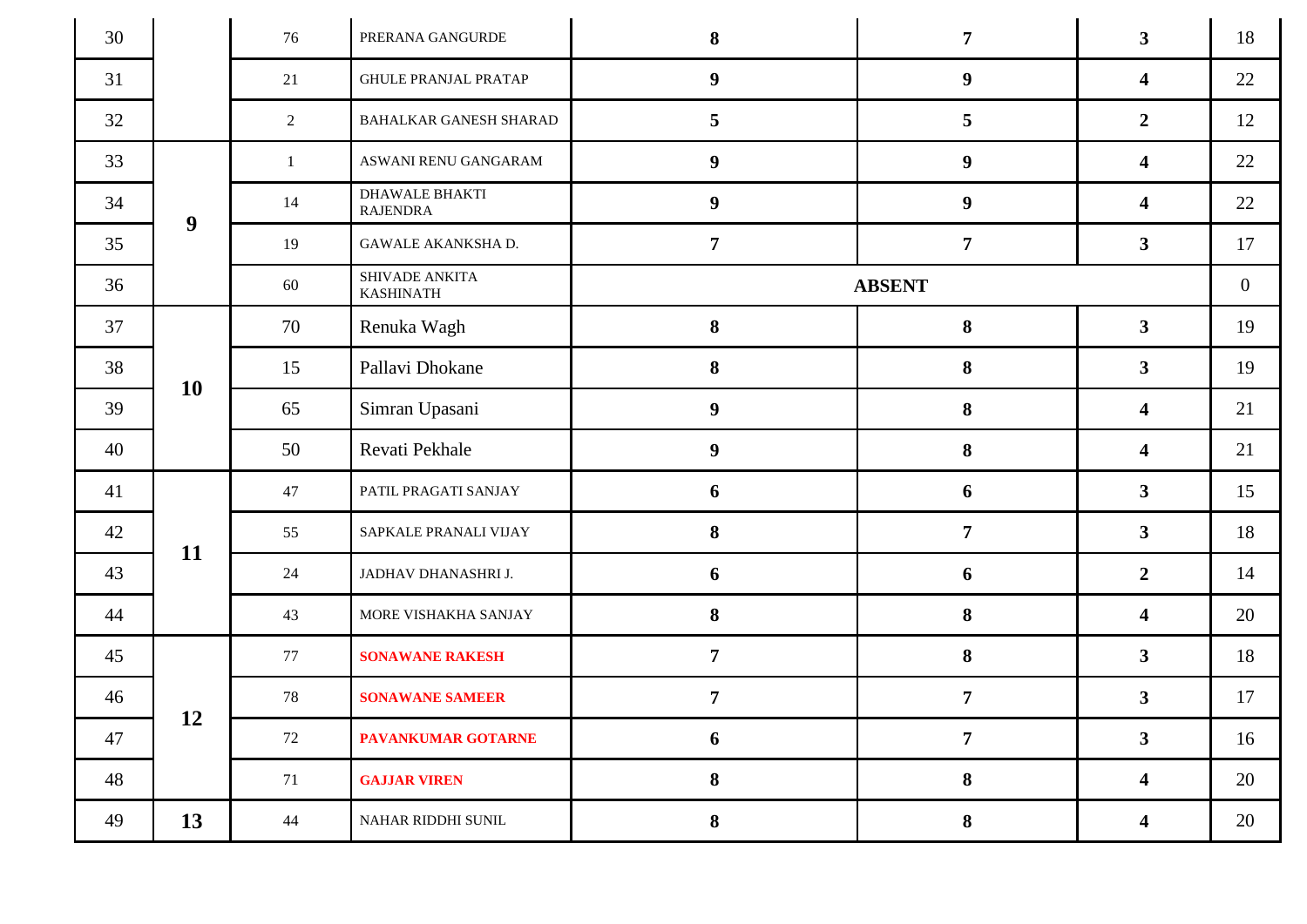| 50 |           | 35             | KHAIRNAR DHANALI VIJAY                  | $\boldsymbol{9}$ | $\boldsymbol{9}$ | $\overline{\mathbf{4}}$ | 22             |
|----|-----------|----------------|-----------------------------------------|------------------|------------------|-------------------------|----------------|
| 51 |           | 37             | KINGE SHRUTIKA R.                       | 9                | $\boldsymbol{9}$ | $\overline{\mathbf{4}}$ | 22             |
| 52 |           | 40             | Komal Mahajan                           | 8                | 8                | 3 <sup>1</sup>          | 19             |
| 53 |           | 31             | KANGANE SHUBHAM M.                      | 8                | 8                | 3 <sup>1</sup>          | 19             |
| 54 | 14        | 52             | PINGLE PRATIBHA<br><b>BALASAHEB</b>     | 8                | 8                | 3 <sup>1</sup>          | 19             |
| 55 |           | 32             | KANKARIYA SANKET S.                     | 9                | 8                | $\boldsymbol{4}$        | 21             |
| 56 |           | $\overline{9}$ | <b>BORSE SHUBHAM</b><br><b>PRASHANT</b> | 8                | 8                | 3 <sup>1</sup>          | 19             |
| 57 |           | 57             | SHAH OWAIS SHARFRAZ                     | 8                | 8                | 4                       | 20             |
| 58 |           | 61             | SINGH SACHIN AJAB<br><b>NARAYAN</b>     | 8                | 8                | $\boldsymbol{4}$        | 20             |
|    | 15        | 62             | Nikhil Shinde                           |                  | <b>ABSENT</b>    |                         | $\overline{0}$ |
| 59 |           | 27             | ABHINANDAN JAGTAP                       | 6                | 6                | $\mathbf{3}$            | 15             |
| 60 |           | 79             | <b>VIKRANT PAGARE</b>                   | 5 <sup>5</sup>   | 5                | $\overline{2}$          | 12             |
| 61 |           | 73             | <b>KUMBHAR CHETAN</b>                   | $5\overline{)}$  | 5                | $\overline{2}$          | 12             |
| 62 | <b>16</b> | 74             | <b>MAHAJAN SARANG</b>                   |                  | <b>ABSENT</b>    |                         | $\overline{0}$ |
| 63 |           | 75             | <b>PATIL JAYESH</b>                     |                  | <b>ABSENT</b>    |                         | $\overline{0}$ |
| 64 |           | $8\phantom{.}$ | <b>BORA MANSI AMIT</b>                  | $\boldsymbol{9}$ | $\boldsymbol{9}$ | $\overline{\mathbf{4}}$ | 22             |
| 65 |           | 27             | JHAVAR ANUSHREE SHARAD                  | $\boldsymbol{9}$ | $\boldsymbol{9}$ | 4                       | 22             |
| 66 | 17        | 63             | TARWANI RIDDHI<br><b>KHEMCHAND</b>      | $\boldsymbol{9}$ | $\boldsymbol{9}$ | $\overline{\mathbf{4}}$ | 22             |
| 67 |           | 56             | SARODE SNEHAL RAMRAO                    | 10               | $\boldsymbol{9}$ | 5                       | 24             |
| 68 | 18        | 42             | MORANKAR ABHISHEK R.                    | $\overline{7}$   | 8                | $\mathbf{3}$            | 18             |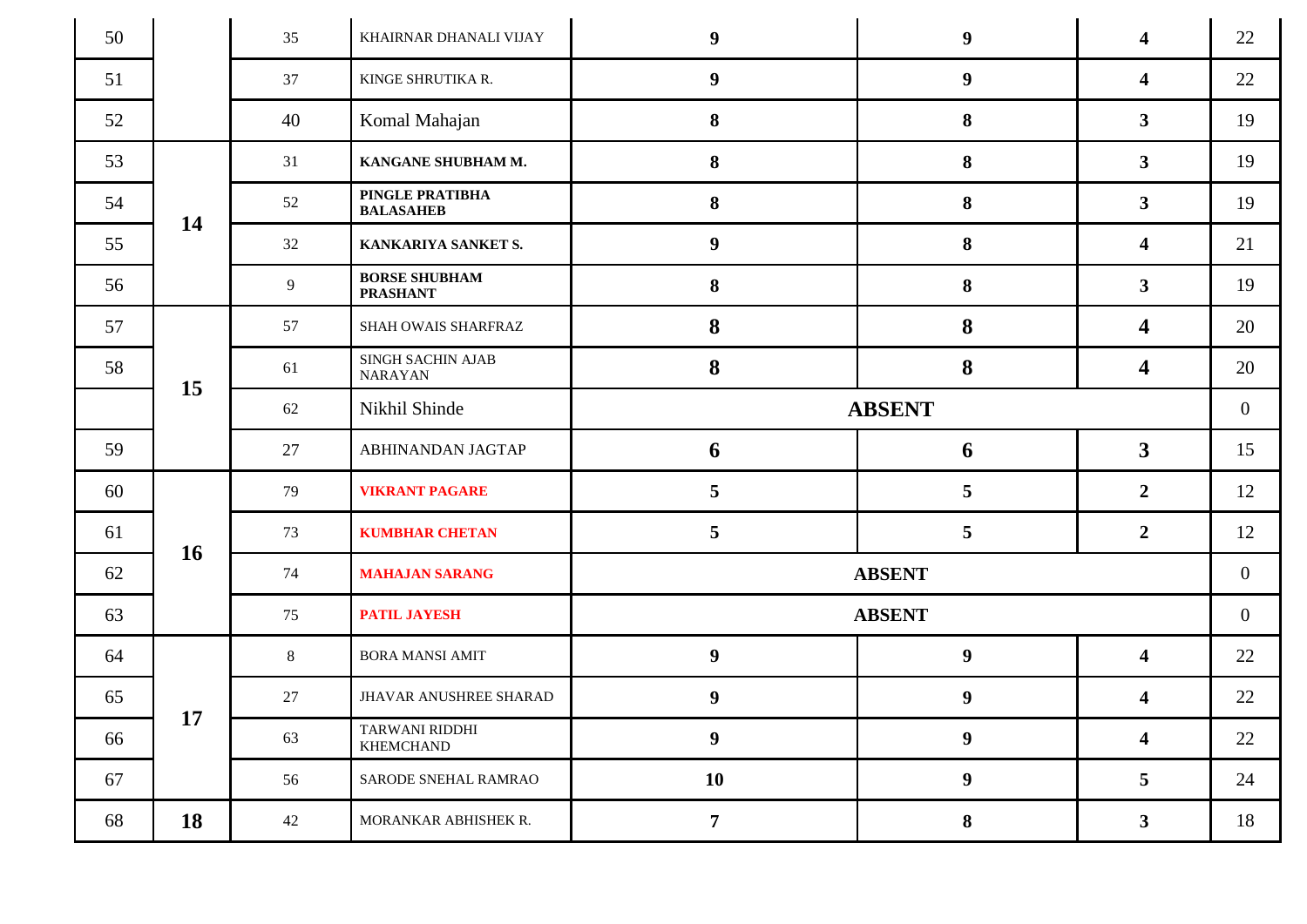| 69 |           | $\mathfrak{Z}$ | BAVISKAR RONAK HEMANT               | $\boldsymbol{9}$ | 9                | $\overline{\mathbf{4}}$ | 22 |
|----|-----------|----------------|-------------------------------------|------------------|------------------|-------------------------|----|
| 70 |           | 67             | VISHWAKARMA ROHIT T.                | 8                | 8                | $\mathbf{3}$            | 19 |
| 71 |           | 49             | PATIL SUSHANT PARAG                 | 9 <sup>°</sup>   | 9                | 4                       | 22 |
| 72 |           | 64             | THOMBARE DHANASHRI R.               | 8                | 8                | $\boldsymbol{4}$        | 20 |
| 73 | 19        | 58             | SHARDUL SHWETA V.                   | $\boldsymbol{9}$ | $\boldsymbol{9}$ | $\overline{\mathbf{4}}$ | 22 |
| 74 |           | 30             | KALE APURVA RAJENDRA                | 9                | 9                | 4                       | 22 |
| 75 |           | $\tau$         | BHAVSAR DISHA MANOJ                 | <b>10</b>        | 9                | 5                       | 24 |
| 76 |           | 23             | <b>GULAVE PRATIK VIJAY</b>          | $\boldsymbol{9}$ | 9                | 4                       | 22 |
| 77 | <b>20</b> | 16             | <b>DUMBARE SHIVAM KAILAS</b>        | 6                | $\mathbf b$      | $\overline{2}$          | 14 |
| 78 |           | 28             | KADAM SIDDHANT PRAKASH              | 8                | 8                | 4                       | 20 |
| 79 |           | 62             | SURYAWANSHI SARANG<br><b>PRAVIN</b> | $\boldsymbol{9}$ | $\boldsymbol{9}$ |                         | 22 |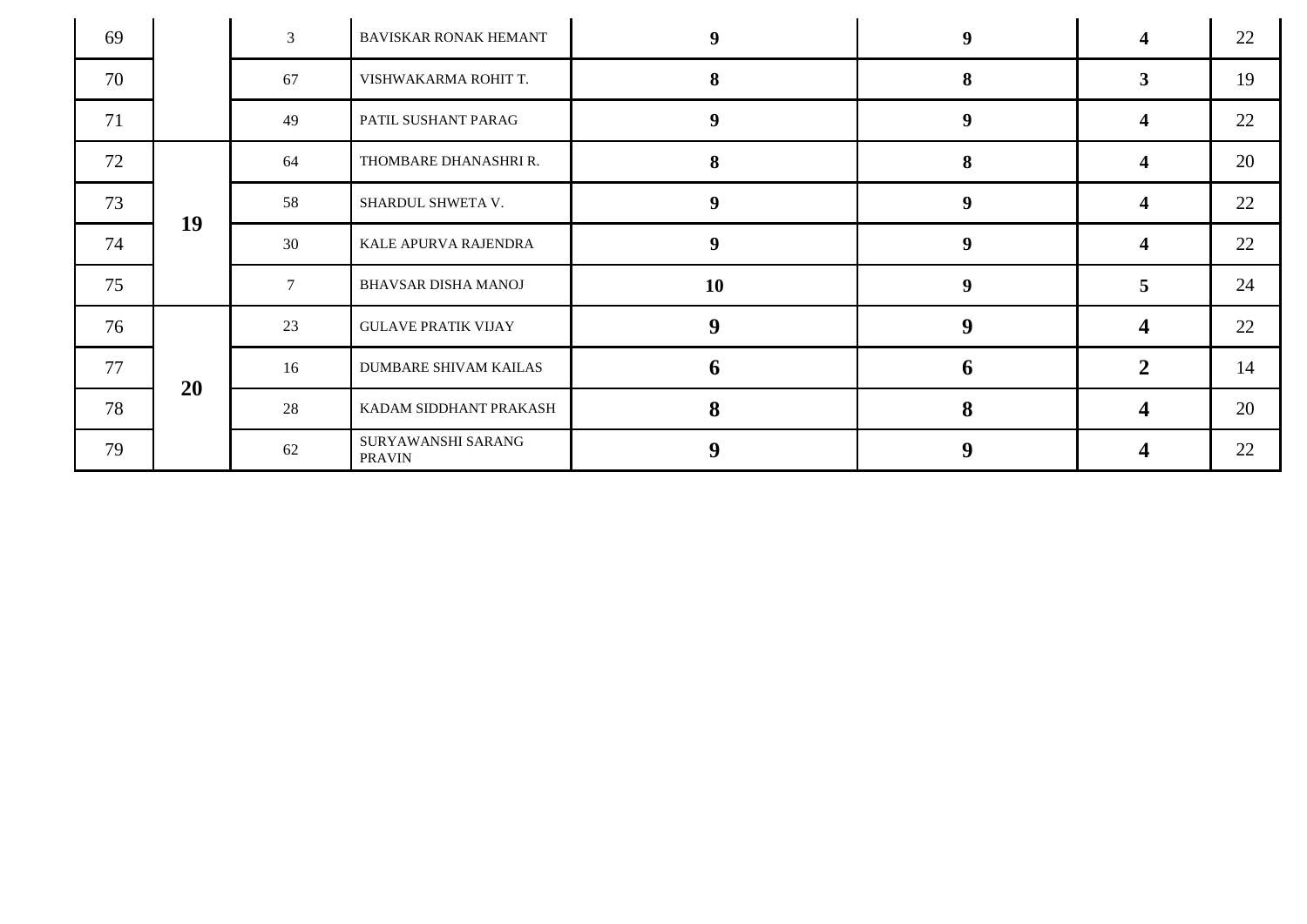| <b>SN</b> | <b>Result Analysis</b>                     |       |
|-----------|--------------------------------------------|-------|
|           | <b>Total Student Present Student</b>       | 75    |
|           | <b>Number of Student Scoring above 60%</b> | 69    |
|           | Percentage of student Scoring above 60%    | 92.00 |

# **8. Impact Analysis**

| <b>SN</b>                                                                                                                                                                 | $3-$      | $2 -$ |                |
|---------------------------------------------------------------------------------------------------------------------------------------------------------------------------|-----------|-------|----------------|
|                                                                                                                                                                           | Excellent | Good  | Satisfactory   |
| Was the Group Discussion activity helpful?                                                                                                                                | 67        | 9     | 0 <sup>0</sup> |
| Is the Group Discussion activity Improve your<br><b>Communication Skill?</b>                                                                                              | 65        | 11    | 00             |
| Grade the Group Discussion activity in terms of<br>understanding, Involvement, Communication<br>Skill, Opinion Sharing, and Body Language &<br><b>Presentation Skill?</b> | 68        | 08    | 00             |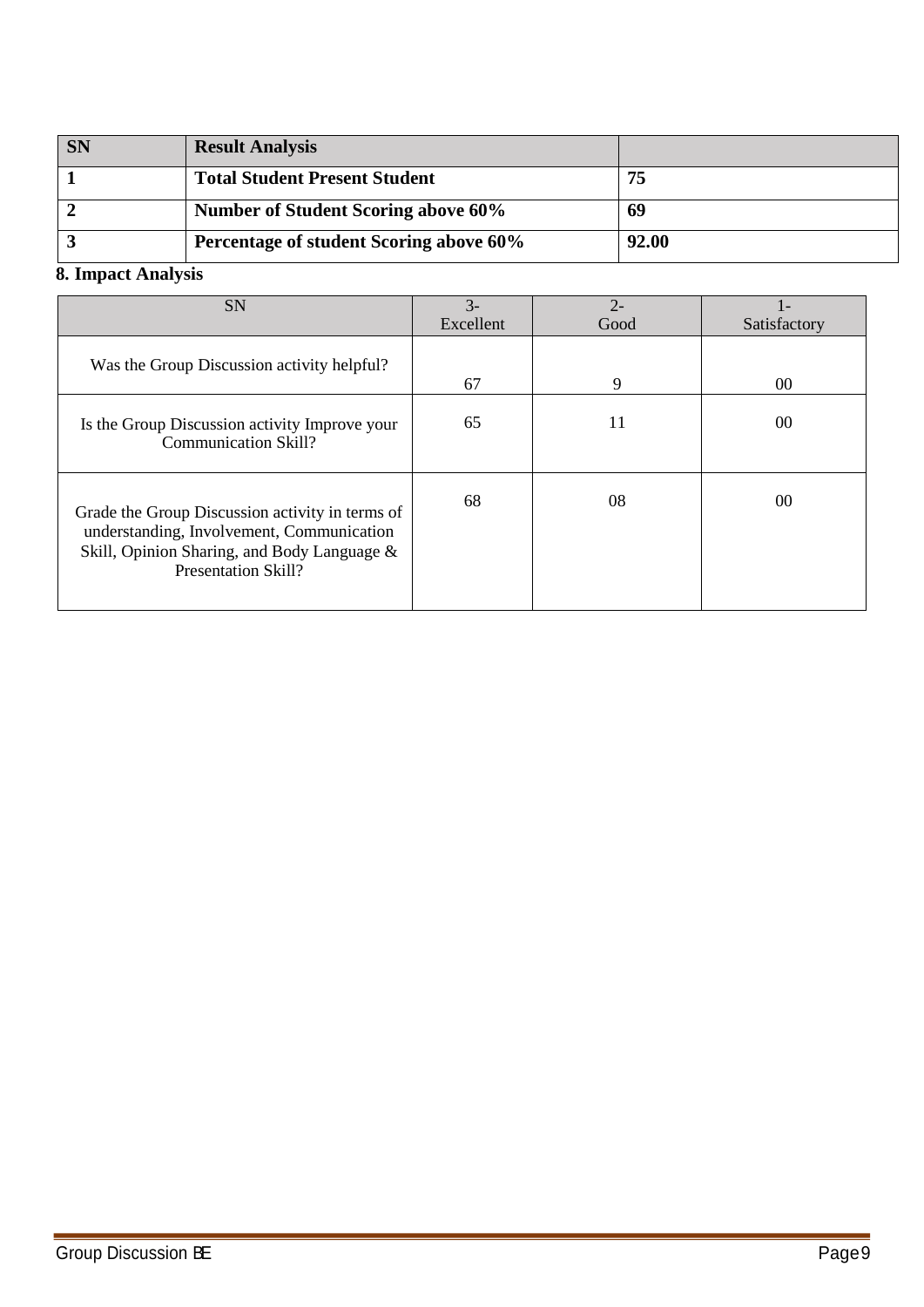

3.Grade the Group Discussion activity in terms of understanding, Involvement, Communication Skill, Opinion Sharing, Body Language & Presentation Skill?

76 responses



10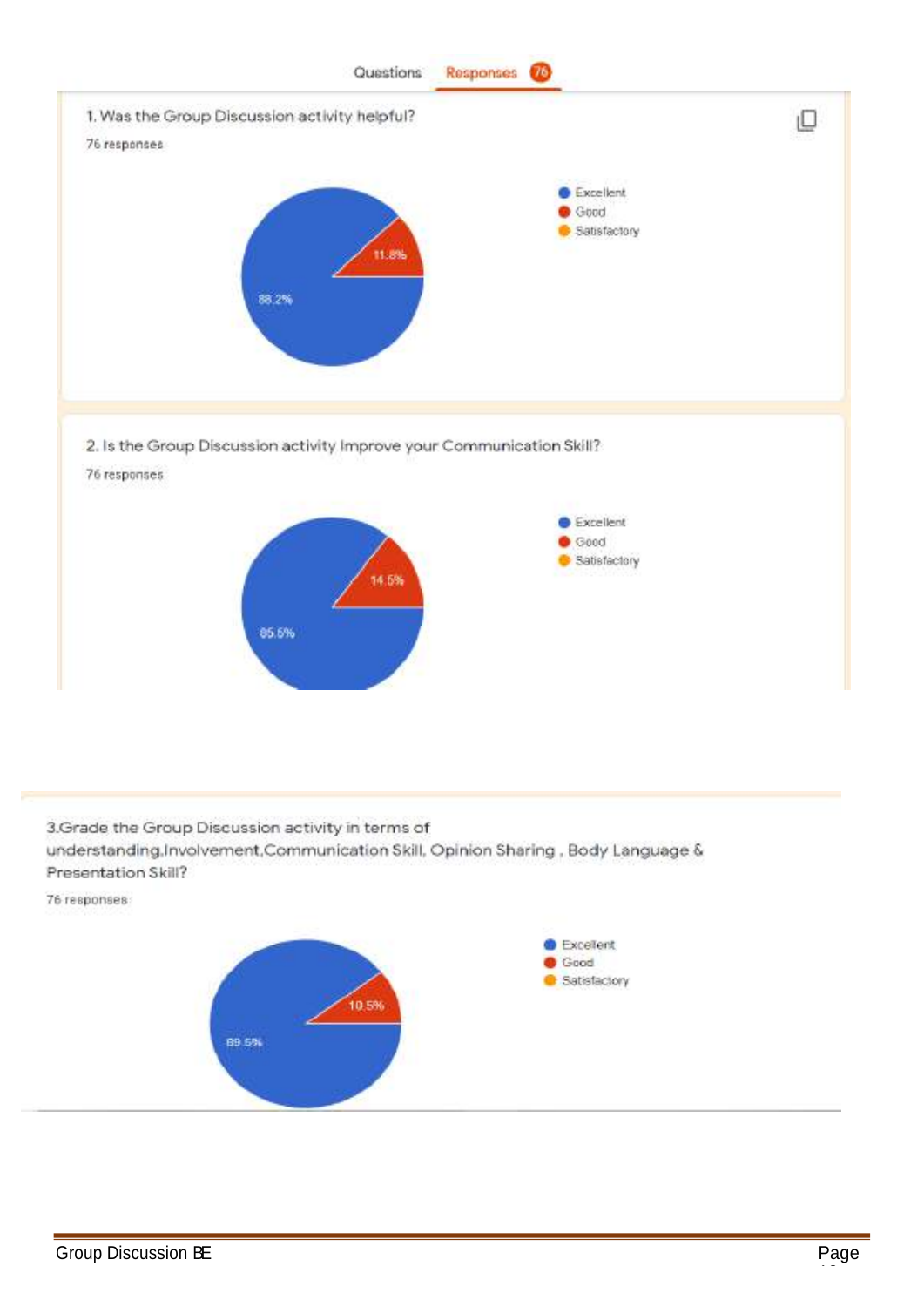# Daily Attendance Report for Class-List: 2021-03-22 Show Attendant Class Name: Class-List Meet ID: uco-ssui-fib Date: 2021-03-22 v Earliest Arrivals: 15:06 Start: 15:06 End: 15:41 S OS 506 5.25  $\frac{4}{1541}$ š, š é ē 9 Names (0 Absent) ☆ ? Vedant Bhamare ? Dhiraj Birari ? Rishikesh Dawalkar ? Akash Deore <sup>2</sup> Chinmay Ghodke ? Rohit Khairnar 15:26 ? Atharva Langhe ? Jaswantsing Patil ? Nikhil Rahane C **ROOSTY** 002107 **40 E**<br>CHINMAY GHOOKE  $\mathcal{O} \quad \overline{\text{me}} \quad \mathcal{S} \quad \cdots$  $9.12$